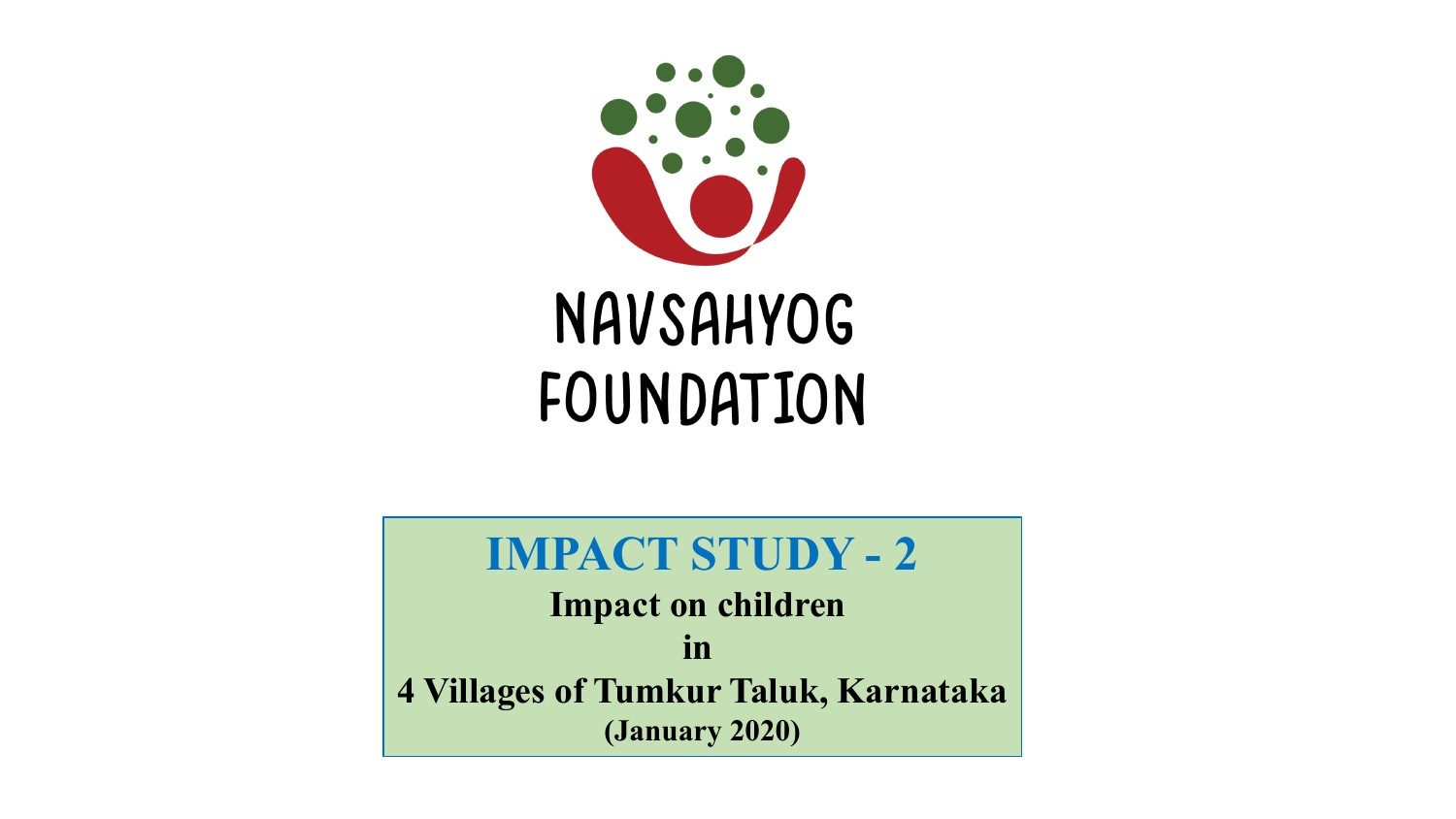# **IMPACT RESULTS AFTER 5 MONTHS INTERVENTION : JAN 2020**

# **RESPONSE FROM CHILDREN**

**Changes observed (High to Very High)**



**Top Life Skills with Highest Changes**

# **RESPONSE FROM PARENTS**



**Changes observed(High to Very High)**

- Impact Study on 128 children in 4 villages @ Tumkur cluster, Karnataka, after 5 months of Program implementation
- Survey of Children, Parents and Teachers on Changes observed in Children after joining NavSahyog Program on a scale of 1 to 5 (No to Very High Change)
- 50% + respondents from children and parents confirmed High to Very High changes across all Life skills
- 50% + teachers found High to Very High changes in children in 5 Life skills.



# **RESPONSE FROM TEACHERS**

#### **Top Life Skills with Highest Changes**

#### **Top Life Skills with Highest Changes**